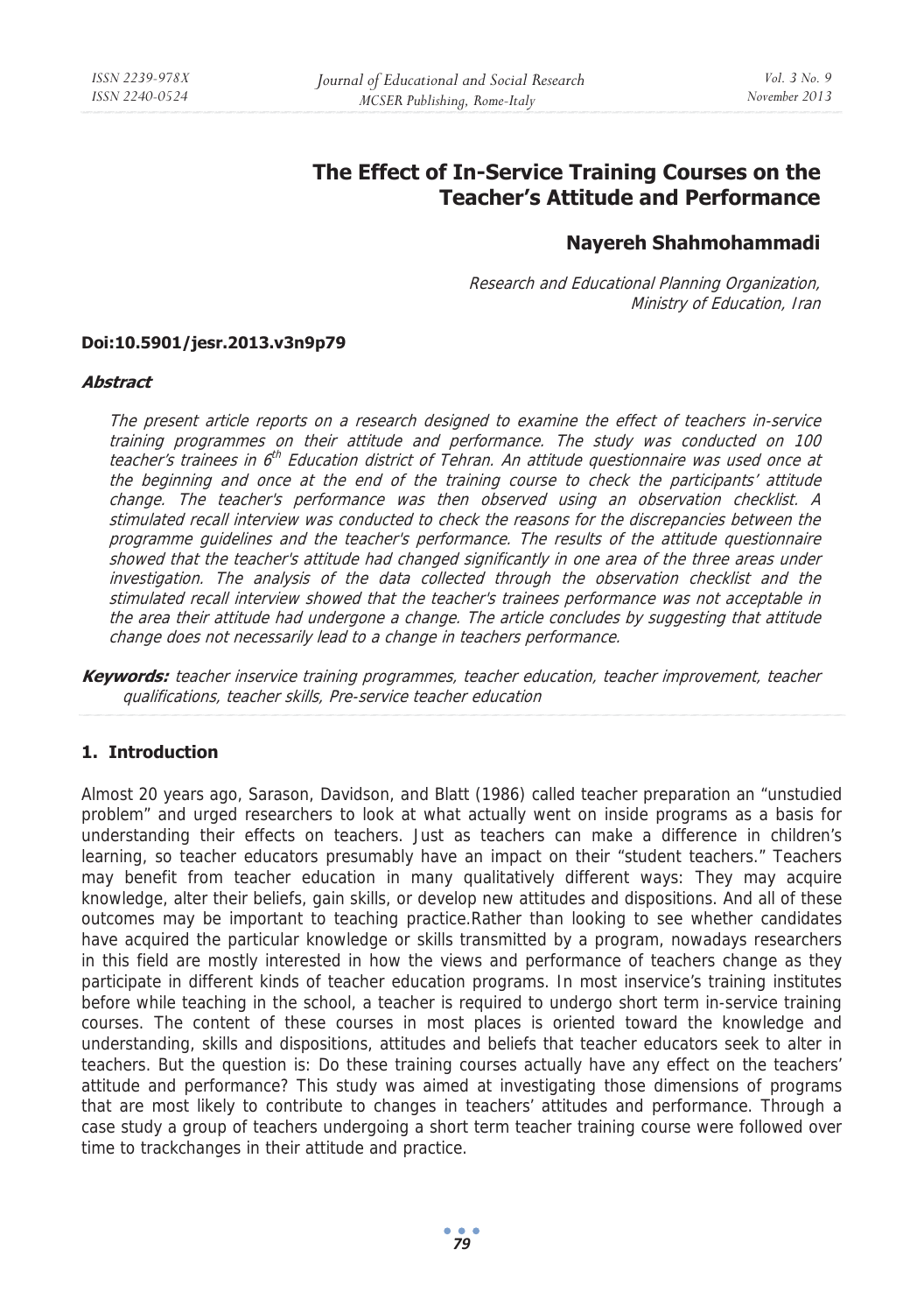## **2. Background**

During the early 20th century, there was this belief that teaching was an art and that teachers were born rather than made. Aron (1922) argued that "As long as the teacher depends on a pedagogical bag of tricks and not on skills in teaching based on a thorough knowledge of and about the material he is teaching, namely language, just so long language teaching cannot claim classification as a profession" (p.77). In this regard, in 1915 in New York some attempts started for a formal, statewide assessment of teacher qualifications for certification purposes. So by 1926, in the state of New York, a bachelor's degree, specified courses in education, and the languagespecific exam became necessary requirements for gaining certification. By 1941, teacher development was anestablished field, even though its need was not yet fully accepted by traditional academics. During the early to mid-1960s the

Educational Resources Information Center (ERIC) was funded by the U.S Office of Education to "concentrate on research and programs dealing with pre-service and inservicepreparation of teachers" ("Notes and News," MLJ, 52, 1968, p.440) but even with these efforts made in upgrading teacher effectiveness during the 1960s and the prediction that "a new phase" in the history of FL teaching would begin (p.18),few of the "innovations" had a lasting impact.

In 1980 Goepper and Knorre saw a strong need for intensive pre-service and in-service preparation. Although the contents and experiences offered in their model of teacher training did not differ a lot from those described by others they believed teacher training was no longer exclusively a training course to familiarize student teachers with instructional materials to provide a "bag of instructional drills and tricks" for a classroom. For the first time, their model included issues such as, "appropriateness of particular methodologies for students of varying aptitudes, ages, and skills" (p. 447).

Nowadays teaching is no longer seen exclusively as an art, as it was during the early parts of the century. Although the "creative element" will always play an important role in good teaching, the current thought is that there are principles,processes, skills, behaviors, techniques,strategies, beliefs, and attitudes that have an impact on teaching and learning and that they can be studied and taught. Research could help both teacher educators and teacher education policymakers to understand better whether and how teacher education makes a difference. Many researchers have concentrated on the teacher component of teacher education (Goodman, 1986; Hodges, 1982; Silvernail and Costello, 1983; Tabachnik and Zeichner, 1984).

The typical research design for studies of teachers has been a single-group longitudinal design to compare before and after data on teachers' beliefs or knowledge or skills. Many researchers have studied in-service programs rather than pre-service programs (Carpenter, Fennema, Peterson, Chang, and Loef, 1989; Coladarci and Gage, 1984; Griffin and Barnes, 1986).

In-service programs often have more clearly defined goals: many of them are preparing teachers in very specific subjects, for instance, on teaching secondary science, or on teaching elementary reading. So researchers have a more manageable task when they study in-service teacher education. Still other researchers have limited their inquiry to description of parts of the system rather than exploring relationships among parts.(e.g. American Association of Colleges of Teacher Education, 1987, 1989; Howey and Zimpher, 1989, 1990). Instead of looking at how teacher inservce programs influence teachers, these researchers have looked at what teacher inservice programs are like.All of these approaches to research in teacher inservice education have been profitable.

One way to think about the role of teacher inservice education is to assume that teachers themselves might be the best source of evidence. Teacher educators often try to find out whether a teacher inservice training program made a difference by surveying the teachers and asking them if the program made a difference.Adams and Craig (1983) surveyed teacher inservice trainig programs in 1980 and found that 74 percent claimed to be conducting some sort of completion of their background knowledge. One such survey was conducted by the National Education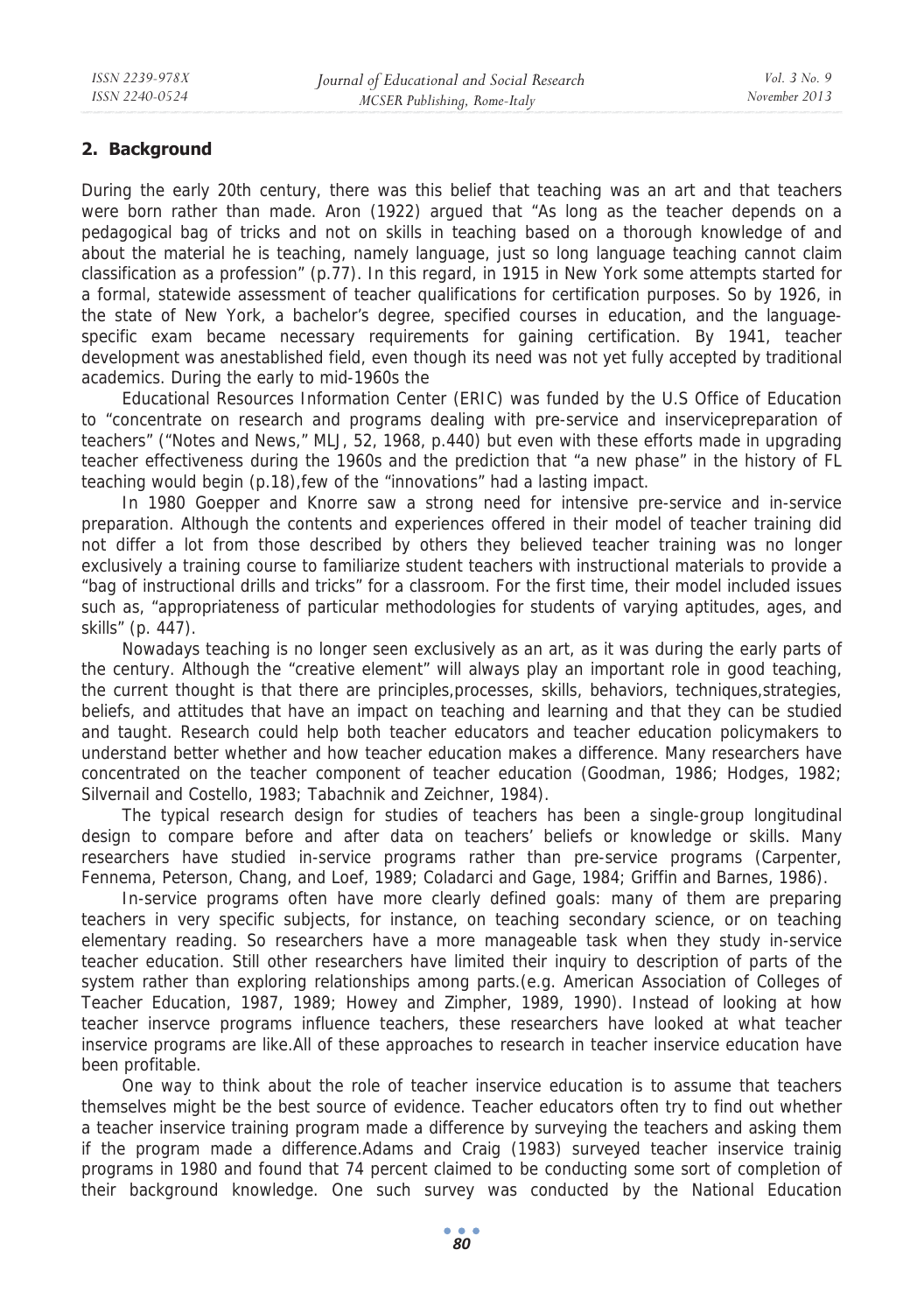Association (NEA).NEA surveyed its members and asked them to evaluate the contribution of 14 different sources of knowledge about teaching,one of which was in-service teacher education (Smylie, 1989). The in-service teacher education program was ranked by these teachers 13th out of the 14 sources of knowledge. The highest-rated source of knowledge was direct experience.

In 1975, Pigge (1978) performed a survey which provided the same results. He surveyed graduates of Bowling Green University who participated in a special training programes and gave them a list of 26 competencies on which the respondents were to rate themselves. Teachers felt they were at least adequate on 14 out of the 26 proficiencies. Pigge also asked teachers how important these various competencies were to their work and where they learned these competencies. Generally speaking, teachers thought that those competencies most necessary to their work were learned on the job, whereas those considered least necessary were acquired in their teacher inservice training programs.

Some have argued that teacher judgment as an outcome is not reliable and so this can be a limitation in these studies, for several reasons: First, we do not know what criteria teachers use when they make these assessments. For example when a teacher rates her/himself as adequate or better than adequate, on what basis does she make this judgment? Are teachers' criteria the same as an observer's criteria? Similarly, when a teacher claims a program has contributed to her knowledge or skills,or has not contributed to her knowledge or skills, do we know for sure how accurate these judgments are?

Strang, Badt, and Kauffman (1987) provide some evidence which support the abovementioned argument. In their study,they measured teachers' skills both before and after a program treatment. They also asked, afterwards, the teachers themselves to estimate the degree to which they had changed. The researchers' assessment of teacher change showed their proficiency moving from 52 percent to 87 percent.

However, the teachers' assessments of their change showed a movement from 81 percent to 85 percent. Therefore, as we can see, one cannot rely on the outcome measures based on teachers' self-evaluation.So another way to study whether or how teacher training programmes makes a difference is to follow teachers through their training programmes, gathering data on them at several points along the way,to see whether and how their ideas about teaching change over time. Researchers working within this genre want to learn what teachers are like when they enter their programs, how they change over time in response to their programs,and what they are like when they finish.

## **3. Method**

The present study can be categorized as descriptive with a case study design. The fieldwork was conducted in a teacher training Institute in  $6<sup>th</sup>$  education district in Tehran with the aim to study teachers participating in a shortterm Teacher Training Course (TTC). The participants were a sample of 100 female teachers in this way the gender was controlled.The study limited to teachers majored in fields other than English such as French and Economics.The instruments used in this study were a questionnaire, an observation checklist and a stimulated recall interview.

### **4. Questionnaire**

To get an idea of the training course content and activities, one of the researchers attended a whole training course and made a record of the content and activities in that program. Based on the record of content and activities, a 35-item 5-point-scale questionnaire was designed.The purpose of the questionnaire was to examine the changes in the participants'attitude. Twenty six out of the thirty five items of the questionnaire were adopted from Christison & Bassano's (1984) Teacher Self-Observation Form, cited in Brown (2001. p 435) and the rest (9 items) were added by the researchers. To check the content validity of the questionnaire,another questionnaire with the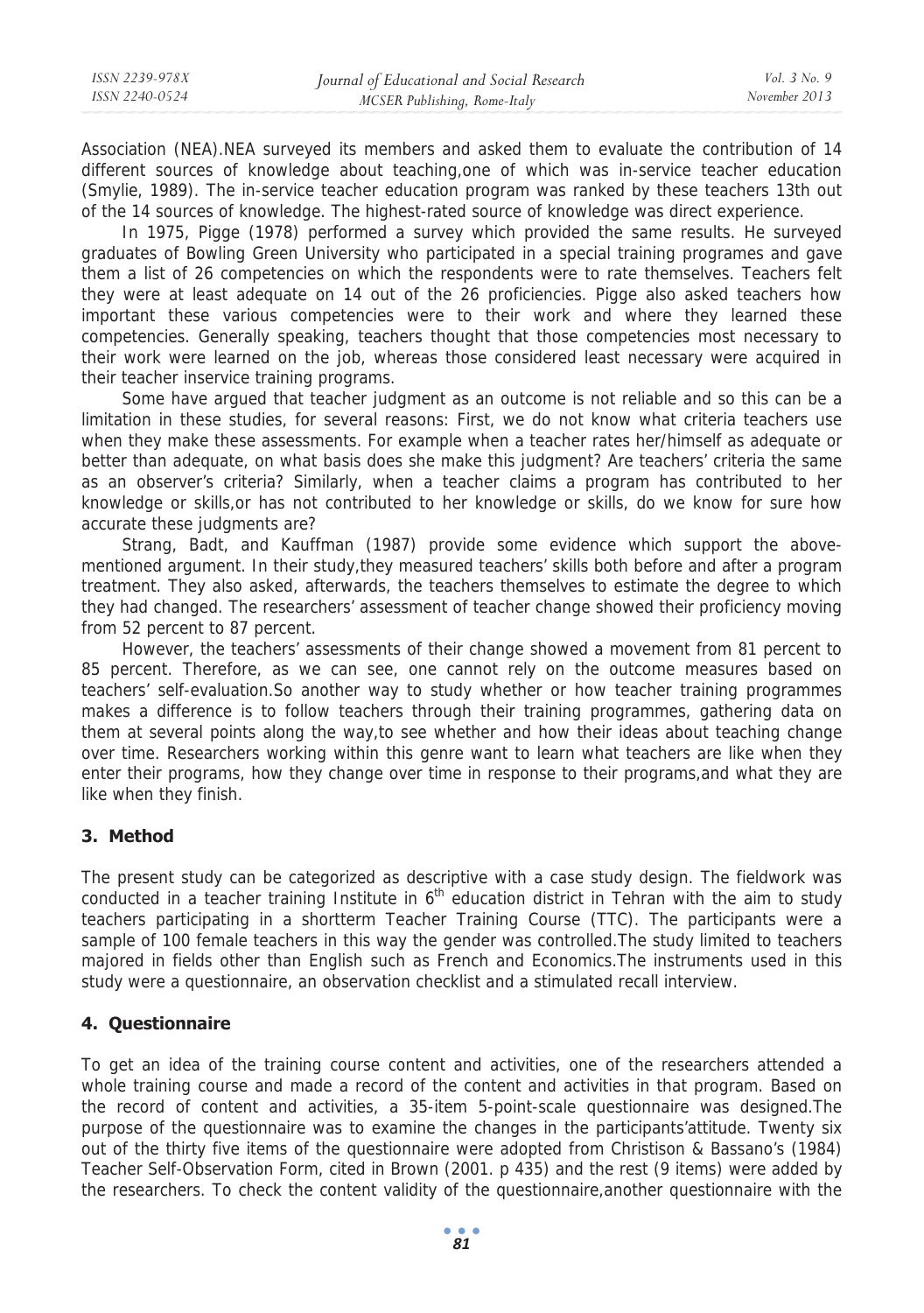| ISSN 2239-978X | Journal of Educational and Social Research | <i>Vol.</i> 3 No. 9 |
|----------------|--------------------------------------------|---------------------|
| ISSN 2240-0524 | MCSER Publishing, Rome-Italy               | November 2013       |
|                |                                            |                     |

same items but a different scale (3-point-scale:relevant, no idea, irrelevant) was designed and given to the trainers of the training course in order to elicit their views on its content. They all confirmed the items to be consistent with the syllabus taught in the training course classes. The questionnaire was then piloted with a group of 27 teachers similar to the target participants and its reliability which was calculated through Guttman split-half formula turned out to be 0.90.

#### **5. Observation Checklist**

In order to observe the teachers' teaching performance, an observation checklist was prepared. The items listed in the researcher's checklist were compared with a checklist in Brown (2001. p 432).The items in this checklist which is called "Teacher Observation Form: Observing other Teachers" overlapped with those included in the researcher's checklist. By comparison, 26 items which covered the syllabus and content of the TTC were selected. Therefore a 26-item 5-point Likert-scale observation checklist was designed. The five categories were: 4=excellent, 3= above average, 2= average,1= unsatisfactory, N/A= not applicable. Stimulated Recall Interview The observed lessons were audiorecorded.The aim was to have evidence of what the teachers had said and done in class. The results of the observation checklist were used to prepare a list of the strong and weak points of each teacher.The weak points of the teachers' profiles were complemented with episodes of teaching which were not consistent with what had been taught in the teacher training classes.

These episodes were used in the stimulated recall interviews as evidence for the weak points.Procedure The data for this study were collected in 3 phases over a period of 5 weeks. In phase one, one of the researchers participated in the Teacher Training Courses of an institute which was a 3 week course, 3 hours a day except for Thursdays and Fridays.The purpose was to document the course content and activities. Based on the content of the course an attitude questionnaire was designed which was administered to the participants once at the beginning of the course (before any training was given) and once at the end of the course (after the last session of training).

The teacher observations were done in phase two, week 4. For this phase of the research an observation checklist was used. The researcher attended each of the100 teachers' classes (two classes a day). The teachers were informed that an observer would participate in their classes and that the observations were intended to be used for research purposes only.In phase three, the stimulated recall interviews were conducted. After preparing the profiles, contacts were made with the teachers and an interview was scheduled with them. The interview started with the strong points of the teachers' profiles and then shifted to the weak points observed during classroom observations. The teachers were asked for the reasons and the rationale behind the digressions and records were made of the answers in their profiles. Each interview lasted 15-30 minutes.

#### **6. Results**

To answer the first question of the study which dealt with attitude change,the uestionnaire data were analyzed.The questions in this questionnaire were categorized under 3 sections: Learning Environment, Individuals, and Activity. A paired sample t-test was used to compare the means of the same group at two different stages of the short term training course.

**Table 1.** The Paired t-test obtained for the "Learning Environment" section

| $-$ STAGE2 $-$ 2 43 $-$ 1 71 $-$ 5 69<br>Pair 1 |  | 98. |  |
|-------------------------------------------------|--|-----|--|

The result of the paired t-test for the first section of the questionnaire (the learning environment)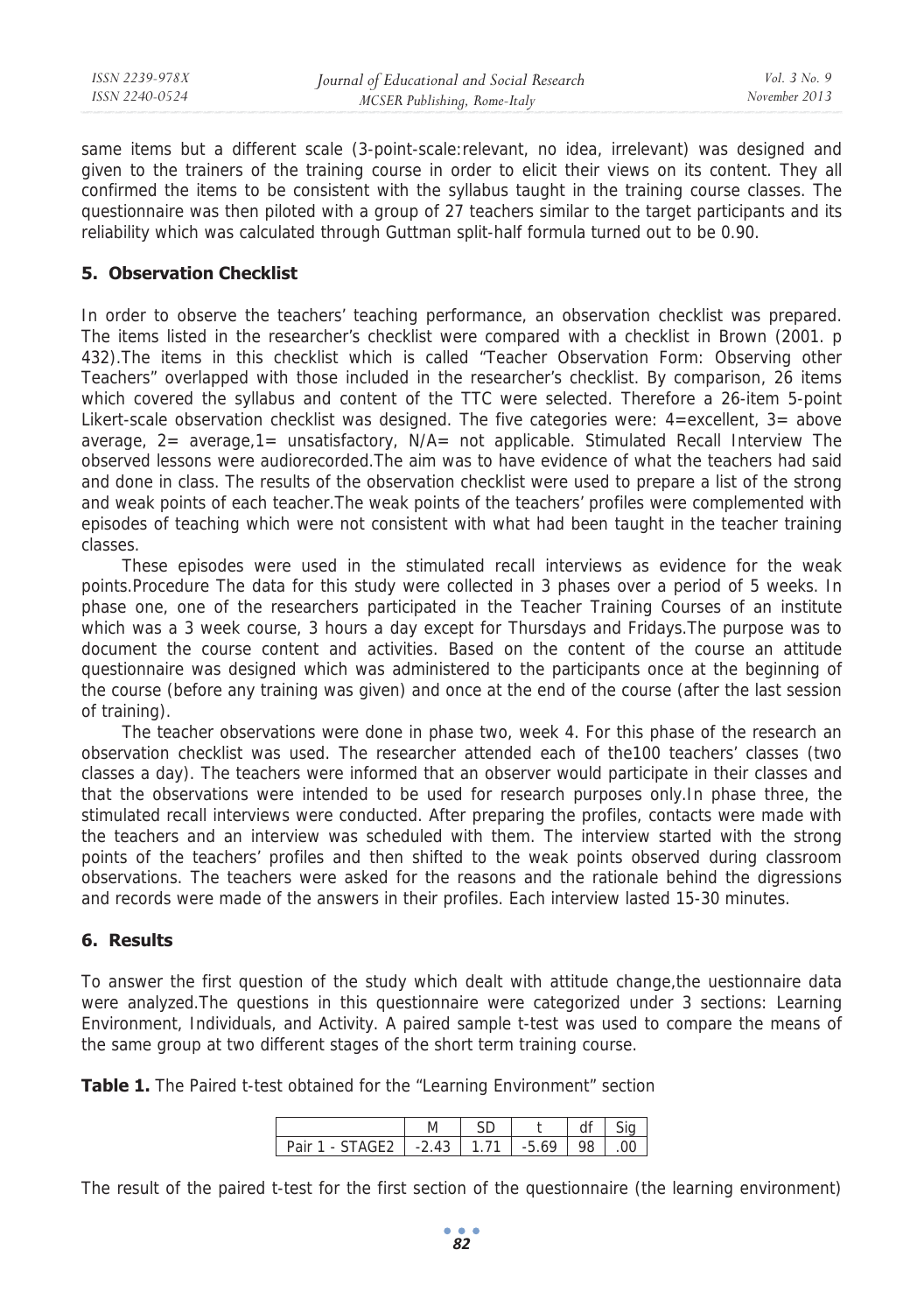in table 1 shows that the difference was significant  $(P < 0.05)$  and so according to this result the group underwent a significant change in attitude.

**Table 2.** Paired t-test obtained for the "Individuals" section

| - STAGE2 1 -2 00 1 2 23 1 -2 68<br>Pair 1 |  | QQ. |  |
|-------------------------------------------|--|-----|--|

Table 2 presents the results of the paired t-test run on the questions related to the "individuals". As the figure (0.28) indicates, the difference was not significant ( $P > 0.05$ ).

**Table 3.** Paired t-test obtained for the "Activity" section

|                             | M      |     |                          |     |    |
|-----------------------------|--------|-----|--------------------------|-----|----|
| Pair<br>TAGF2 I<br>L<br>- 1 | $-.30$ | 651 | $\overline{\phantom{a}}$ | 1ሰበ | ×ı |

Table 3 shows that the possibility level for the last section (the activity) is 0.80 which is bigger than alpha level of 0.05 (0.88  $> 0.05$ ) and so in this section the difference between the two means is not significant. In the second phase of the research an observation checklist based on the content of the training course was designed and used by the researchers. The aim of this phase was to observe the teaching practice of the teachers to answer the second research question which dealt with effect of the short term in-service teacher training course on the teachers' performance. To answer this question, one of the researchers attended each of the teachers' classes and observed their teaching practice. Based on the outcome of the checklists, profiles were designed for each of the teachers. The observation checklist was designed in four main sections: Presentation, Execution/ Method, Personal Characteristics, Student/Teacher Interaction.

Table 4 below provides the frequency of the teachers' weak points regarding the above sections.

**Table 4.** Frequency table for the teachers'weaknesses in the main categories of their teaching practice.

| Presentation                    |  |
|---------------------------------|--|
| <b>Execution/ Method</b>        |  |
| <b>Personal Characteristics</b> |  |
| Teacher/ Student Interaction    |  |

As can be seen in the above table the teachers did not have any weak point in regard to "personal characteristics". The weak points in the teachers' performance were observed mostly in the other three areas

### **7. Discussion**

The above mentioned results for the first stage of the research indicate that the training course significantly affected the teachers' attitude in only the "learning environment"category which consists of items listed under three subcategories: A) Relationship with Students, B) Presentation and C) Culture and Adjustment. The reason for the lack of change in the other two sections (Individuals and Activity) might be due to the fact that the teachers' attitude toward these two sections had already been positive as their responses to the items were mostly in the positive range both before and after the training course. As mentioned before, the topics and subjects taught in the training course were chosen from the basics of teaching and learning. The most essential matters and issues that all experienced teachers had practiced in their teaching before and the inexperienced teachers had observed,during their school years, in their own practice of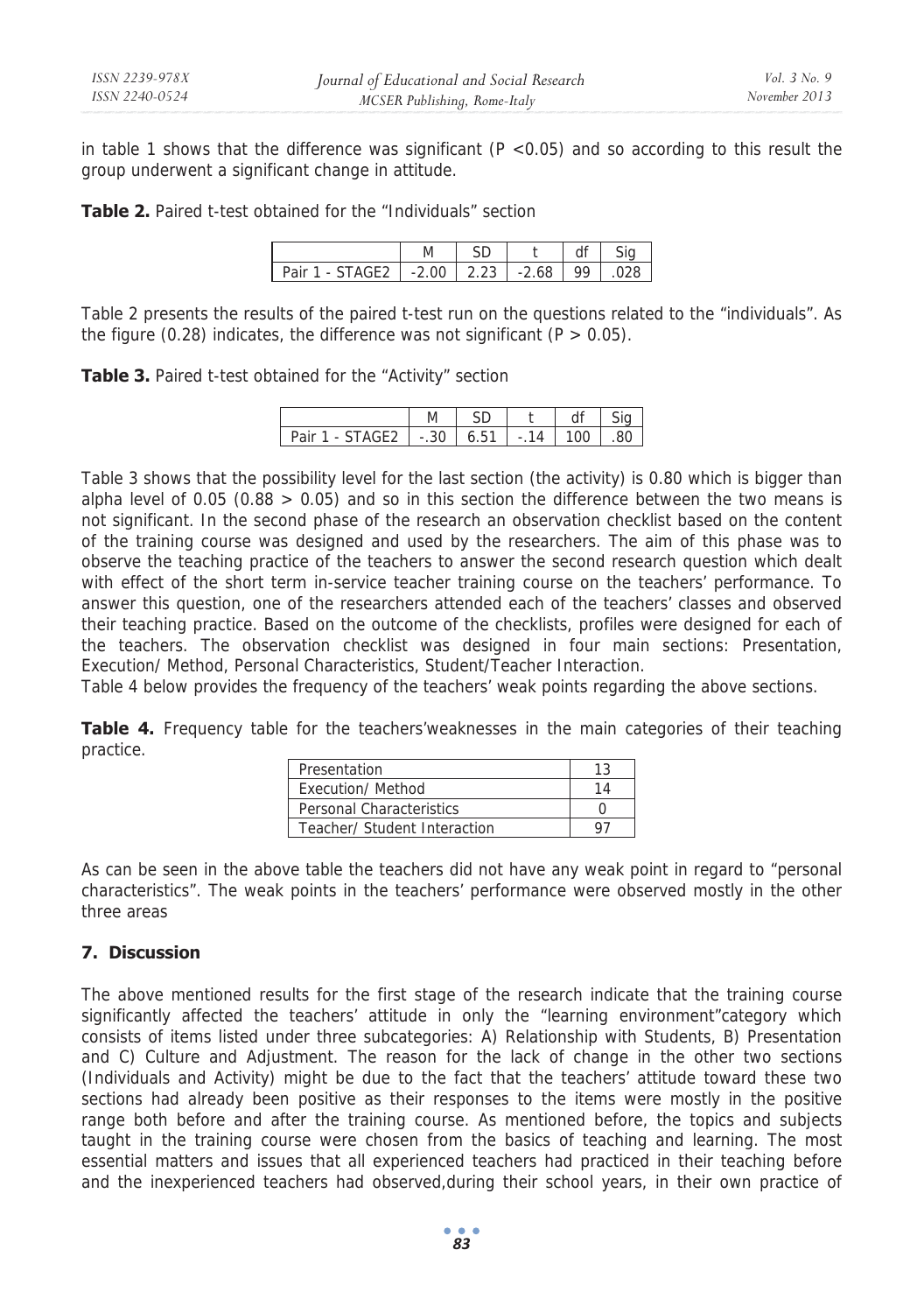teaching. So they already had a positive attitude towards them (maybe unaware of it themselves). This could justify the pattern of change in the trainees' attitude.As for the results of the second phase of the research, according to senior (2006) it is nearly impossible for teacher to implement all the principles of teaching that they have been taught in training courses since these courses are overloading teachers with a plethora of methods, and teaching skills. This may account for the high number of mistakes in the two areas of presentation and execution/method.

Also by comparing the results obtained from the questionnaires and the observation checklists, we noticed that insome cases there was a mismatch between the student teachers' attitude in stage two and their teaching practice in class. That is to say they failed to put into practice what they valued through the attitude questionnaire. The researchers are of the opinion that the reason why the teachers did not follow some of the training guidelines might be due to their being overwhelmed with a plethora of principles on the one hand and being new to the atmosphere and inexperienced on the other. This might have made it difficult for them to make on the spot decisions in spite of their willingness to do so. This finding supports Ajzen's (1988) claim that teachers' attitudes may be something and their actual behaviors may be something else based on the opportunities and resources available to them. This point is consistent with the common observation that some teachers who agree with particular types of activities do not carry them out in their classrooms. For these teachers, attitude is not predictive of their behavior. The point to remember is that teachers' inadequate performance should not be considered as an indication of their incompetence. If they are given enough time and practice they would probably gain the confidence to be more judicious in their decision making.

So, only one observation immediately after the training course may not suffice.Observing the teachers over time may provide more dependable results.But there were also some cases in which the teachers who had experience in teaching also did not follow the training course guidelines.The reason might be the incompatibility of what the teachers had gained through years of experience and what was introduced as sound practice in the training course. Their experience might have convinced them that what the training course introduced as effective practice was not feasible. This case is also in line with what Hollingsworth (1992) has theorized. He claims that prior knowledge and experience serve as a filter to pedagogical learning during the pre-service years, altering how pedagogical instruction is learned and enacted by teachers. This was actually observed in this study since some teachers who had a few years of experience in teaching did not follow exactly what was prescribed to them in the training course and preserved their previous beliefs and personal theories. As individuals, teachers have particular temperaments and personality traits that influence how they approach new ideas and situations. Thus, learning outcomes in teacher education are a function of both what programs offer and what teacher trainees bring to the training course.

## **8. Pedagogical Implications**

The results of the present study suggest that we should modify our expectations from short-term teacher training courses. Training is useful to the extent that trainee teachers are introduced to a range of teaching procedures consistent with the course design and the adopted approach.However, the extent to which these procedures would be used is limited by the way they are interpreted by the teachers in the light of their ingrained beliefs and their assessment of the resources and constraints of the teaching context which would determine the feasibility of the introduced procedures. The implication is that teachers should be convinced of the theoretical rationale of the procedures and their feasibility before they incorporate them in their arsenal of teaching procedures. This might require a period of experimentation with the introduced procedures which would in turn necessitate a follow-up process designed to provide support and supervision to the teachers in the experimentation phase. Short term teacher training courses are currently offered without a follow-up which limits their usefulness to a great extent. To enhance their usefulness the training course designers should arrange for a follow-up in which trainee